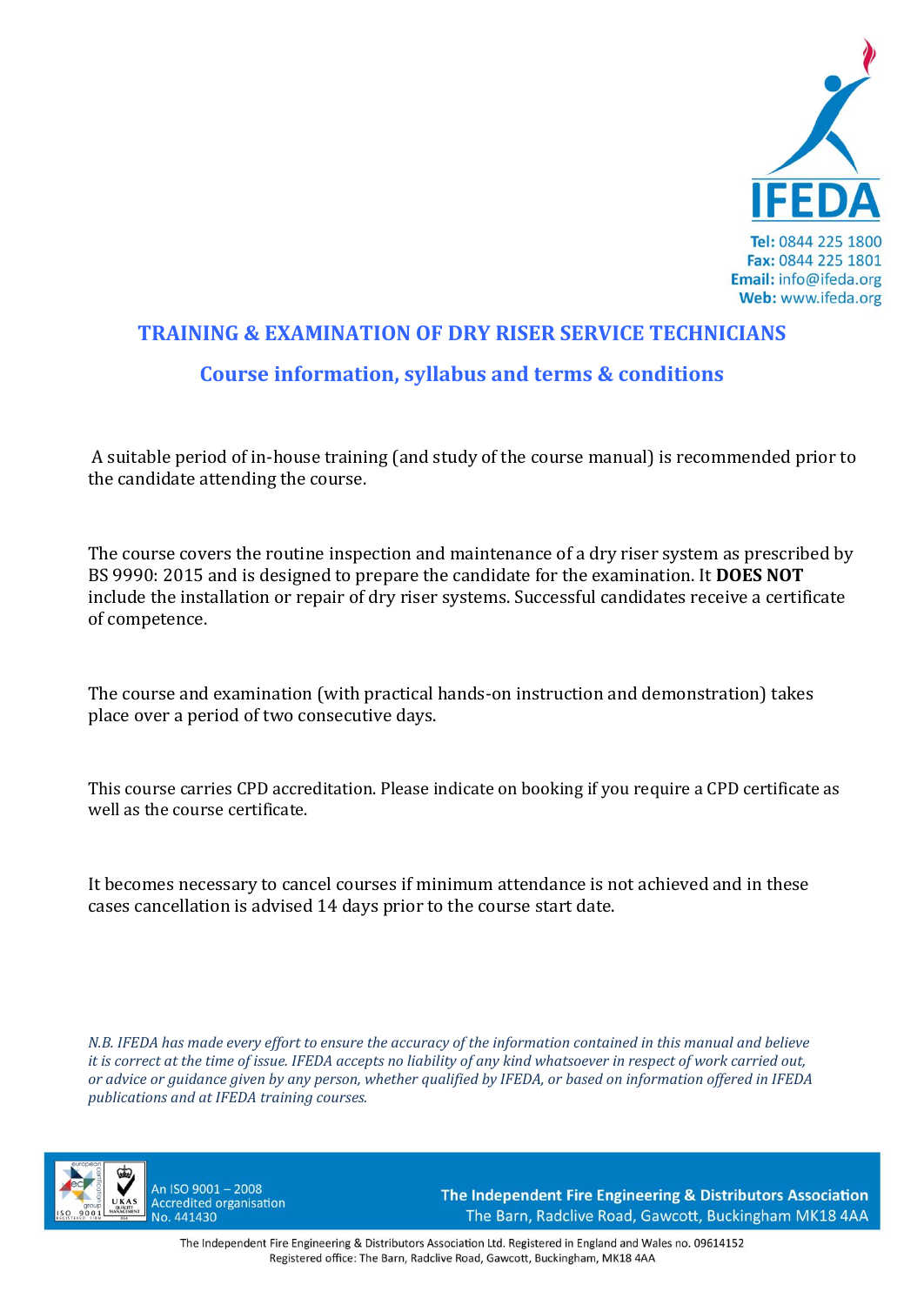

# **SYLLABUS**

### **British Standard 9990: 2015**

An introduction to the current "Code of practice for non-automatic fire-fighting systems in buildings" covering the design, installation, testing and maintenance of dry fire‐fighting mains, including a brief description of the Regulatory Reform (Fire Safety) Order 2005, and the duties of the "Responsible Person" in respect of Dry Riser provision and maintenance.

### **Health & Safety at Work**

Duties and responsibilities of the employer and the employee particularly in respect of site service visits.

### **Dry Riser, Components and Parts**

The purpose of Dry Risers their operating principles and an introduction to the valves and inlets/outlets associated with a Dry Riser System.

### **Testing, Servicing and Maintenance of Dry Risers**

The outlined procedures for Service/Maintenance Engineers to carry out during the testing and servicing of Dry Risers. Fault identification and rectification: to include practical hands on instruction.